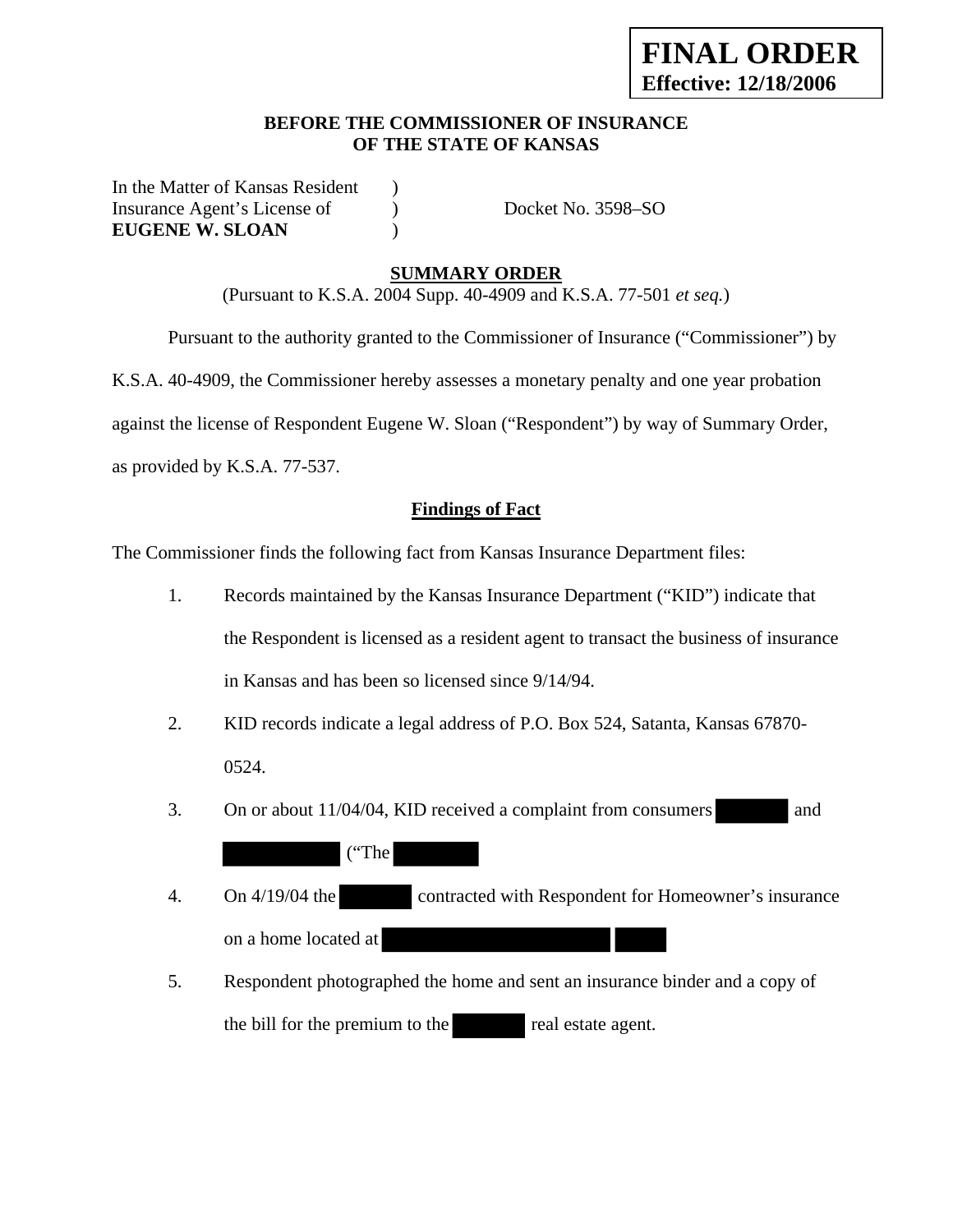- 6. On April 30, 2004, the insurance premium was paid by American Title & Abstract in Liberal, Kansas ("American Title")
- 7. On or about April 30, 2004 American Title forwarded the premium to the Brooke Agency of Satanta, Respondent's employer.
- 8. On June 16, 2004, as a result of a storm, the trampoline was blown over a fence at their home in Sublette and caused damage to a car owned by their neighbor.
- 9. The contacted the Brooke Agency of Satanta to inform them of the claim and were told they did not have Homeowner's insurance coverage.
- 10. After receiving the application and the premium check, Respondent failed to forward the application and check to the intended insurance company, Farmers Mutual Insurance Company.
- 11. The premium check and the application remained in Respondent's file in the Brooke Insurance office in Satanta until his termination.
- 12. The were required to pay three hundred dollars (\$300) in damages for the vehicle out-of-pocket.
- 13. The Klassens were unable to obtain the insurance coverage quoted by the Respondent at the rate quoted by the Respondent through Farmers Mutual or any other company.

## **Applicable Law**

# K.S.A. 40-4909 states, in pertinent part:

(a) The commissioner may deny, suspend, revoke or refuse renewal of any license issued under this act if the commissioner finds that the applicant or license holder has: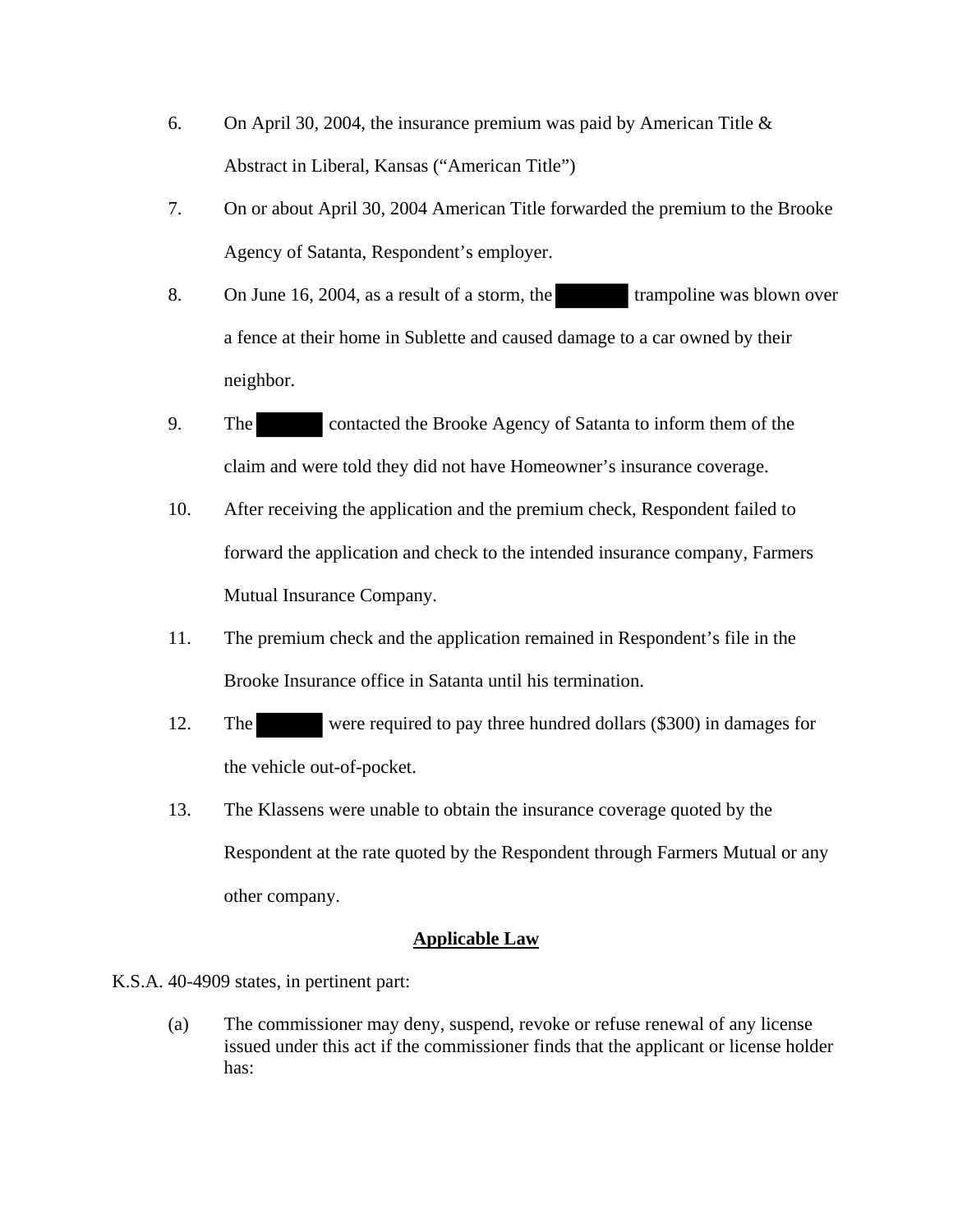- (4) Improperly withheld, misappropriated or converted any moneys or properties received in the course of doing insurance business.
- (8) Used any fraudulent, coercive, or dishonest practice, or demonstrated any incompetence, untrustworthiness or financial irresponsibility in the conduct of business in this state or elsewhere.
- (b) In lieu of taking any action under subsection (a), the commissioner may:
	- (1) Censure the person;
	- (2) Issue an order imposing an administrative penalty up to a maximum of \$500 for each violation…If the person knew or reasonably should have known the violative act could give rise to any disciplinary proceeding authorized by subsection (a), the commissioner may impose a penalty up to a maximum of \$1,000 for each violation…

## **Conclusions of Law**

- 1. The Commissioner has jurisdiction over Respondent as well as the subject matter of this proceeding, and such proceeding is held in the public interest.
- 2. The Commissioner finds, based on the facts contained in paragraph #1 through #13, and the applicable law, that Respondent has demonstrated incompetence, untrustworthiness, or financial irresponsibility in the conduct of business.
- 3. The Commissioner finds that Respondent improperly withheld moneys received in the course of doing insurance business.
- 4. Based on the Respondent's conduct, the Commissioner concludes that sufficient grounds exist for the suspension of Respondent's insurance agent pursuant to K.S.A. 40-4909(b) because such license is not properly serving the interests of the insurer and the insurable interests of the public.
- 5. However, the Commissioner finds that, pursuant to K.S.A. 40-4909(h)(2) the Respondent shall be fined three hundred dollars and no cents (\$300.00) and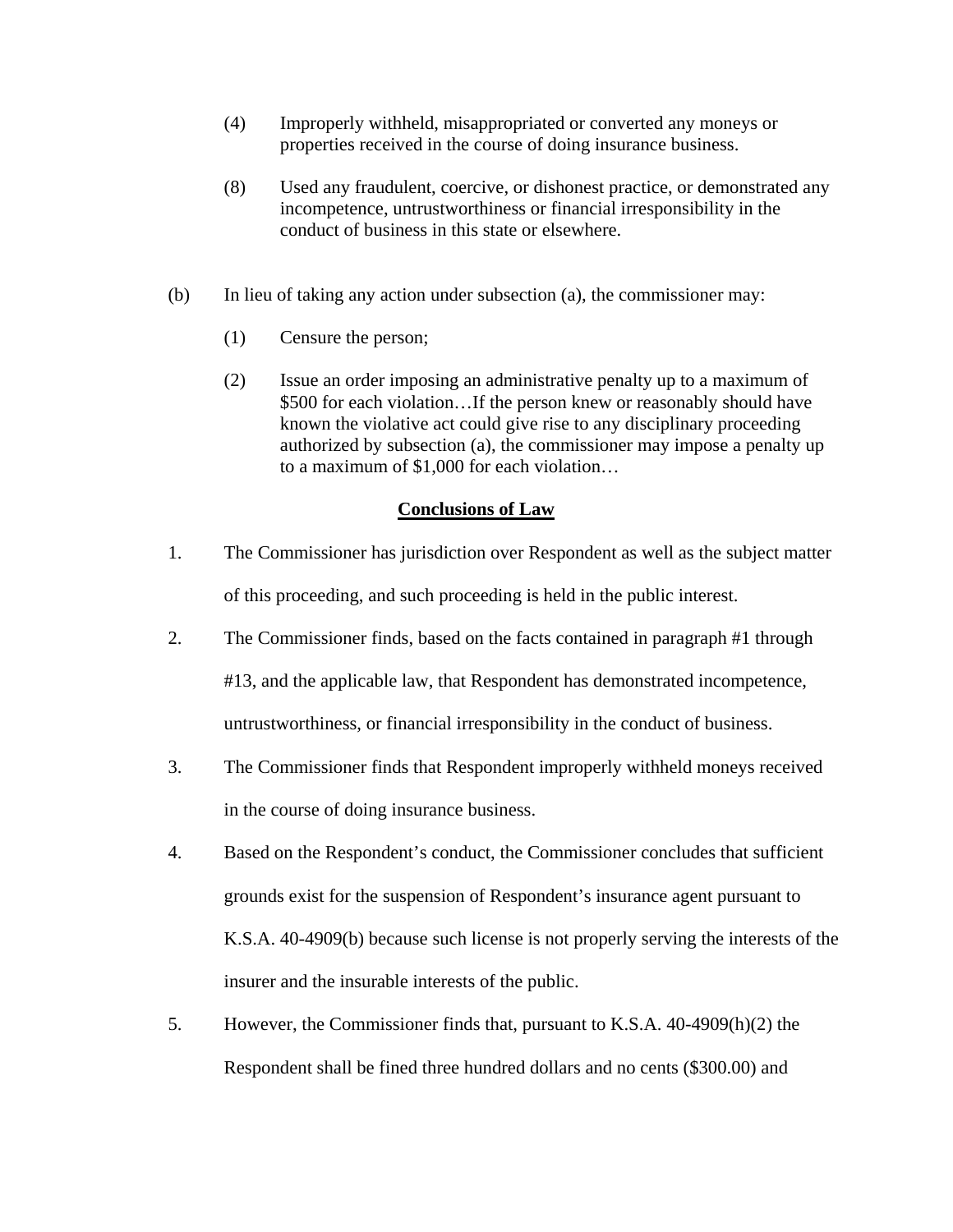placed on probation for six (6) months in lieu of suspension. The Respondent shall retain his Kansas insurance resident agent's license during the probationary period of six (6) months from the effective date of this Order. As a condition of his probation, the Respondent shall complete and submit verification of ten (10) hours of continuing education centered on ethics in addition to any continuing education hours required for his renewal. The additional hours must be completed within six (6) months of the effective date of this Order.

6. The Commissioner concludes that, pursuant to K.S.A. 40-4909(h)(2), Respondent shall pay an administrative penalty in the amount of five hundred dollars and no cents (\$500.00) for violation of K.S.A. 40-4909(a)(4) and K.S.A. 40-4909(a)(8). This penalty must be paid within six (6) months of the effective date of this Order.

#### **IT IS THEREFORE ORDERED BY THE COMMISSIONER OF INSURANCE THAT:**

Eugene W. Sloan shall pay an administrative penalty of Five hundred dollars and no cents (\$500.00) within six (6) months of the effective date of this Order. Three hundred dollars and no cents  $(\$300.00)$  of the administrative penalty shall be refunded to the as reparations for expenses incurred. It is further ordered that Eugene W. Sloan shall retain his Kansas resident insurance agent's license on a probationary basis for six (6) months from the effective date of this Order. Additionally, Respondent shall complete ten (10) hours of continuing education centered on ethics in addition to any continuing education hours required for his renewal within six (6) months of the effective date of this Order.

#### **Notice and Opportunity for Hearing**

 Eugene W. Sloan, within 15 days of service of this Summary Order, may file with the KID a written request for a hearing on this Summary Order, as provided by K.S.A. 77-542. In the event a hearing is requested, such request should be directed to: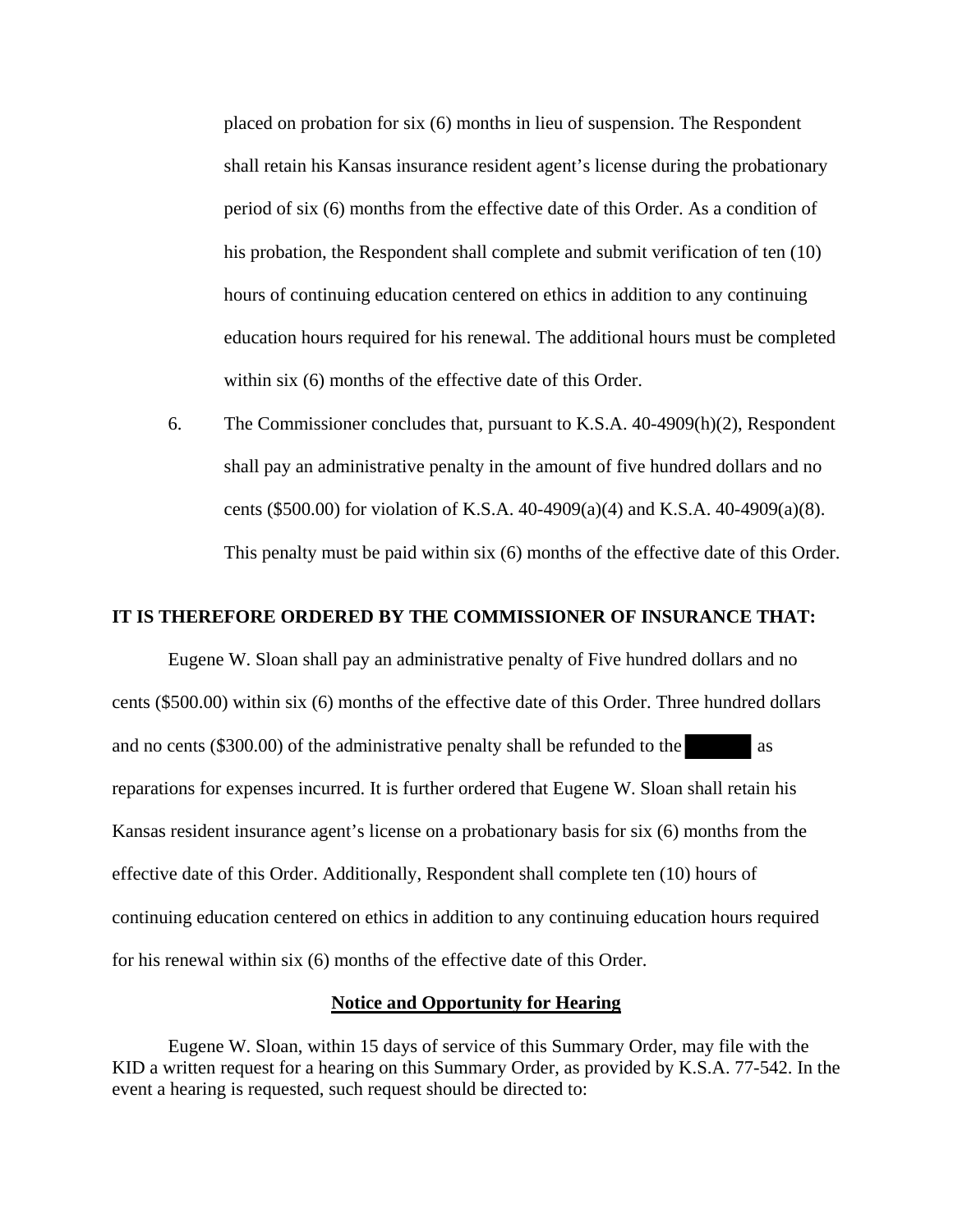John W. Campbell, General Counsel Kansas Insurance Department 420 S.W.  $9<sup>th</sup>$  Street Topeka, KS 66612

 Any costs incurred as a result of conducting any administrative hearing shall be assessed against the agent who is the subject of the hearing as provided by 2004 Supp. K.S.A. 40-4909(f). Costs shall include witness fees, mileage allowances, any costs associated with the reproduction of documents which become part of the hearing record, and the expense of making a record of the hearing.

 If a hearing is not requested, this Summary Order shall become effective as a Final Order without further notice, upon the expiration of the fifteen (15) day period for requesting a hearing.

 The person designated pursuant to K.S.A. 77-613(e) to receive service of a petition for judicial review on behalf of the KID is:

 John W. Campbell, General Counsel Kansas Insurance Department 420 S.W.  $9<sup>th</sup>$  Street Topeka, KS 66612

# **IT IS SO ORDERED THIS \_30th\_ DAY OF DECEMBER, 2006, IN THE CITY OF**

# **TOPEKA, COUNTY OF SHAWNEE, STATE OF KANSAS.**



 $\angle$ s/ Sandy Praeger $\angle$  Sandy Praeger Commissioner of Insurance

 $\angle$ s/ John W. Campbell $\Box$  John W. Campbell General Counsel